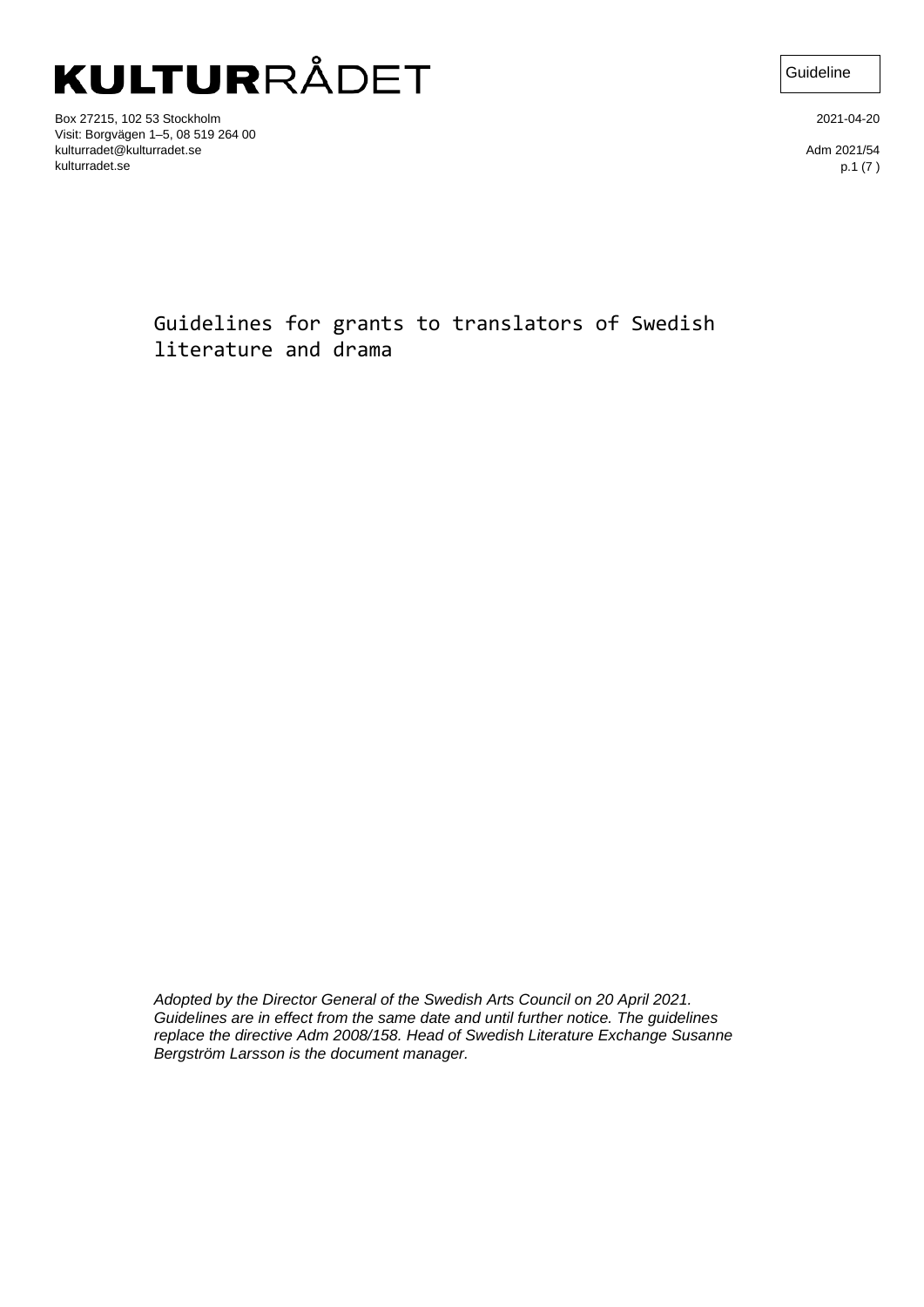**Guideline** 

2021-04-20

Adm 2021/54 p.2 (7 )

### **Contents**

| 2.5.2 What happens if the application is incomplete or submitted too late?5     |  |
|---------------------------------------------------------------------------------|--|
|                                                                                 |  |
|                                                                                 |  |
|                                                                                 |  |
|                                                                                 |  |
|                                                                                 |  |
| 2.7 When does the Swedish Arts Council make a decision and how is the applicant |  |
|                                                                                 |  |
|                                                                                 |  |
|                                                                                 |  |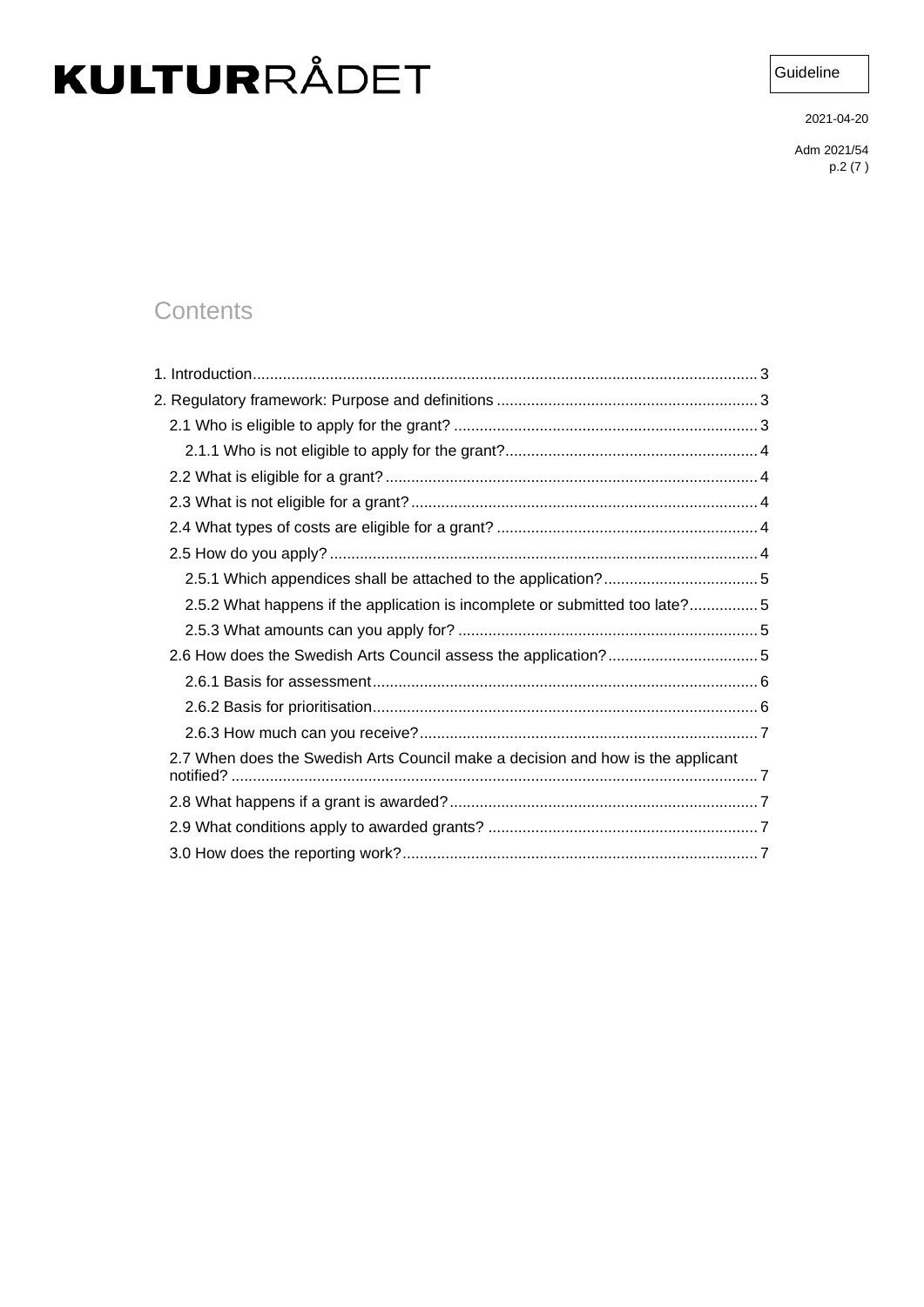Guideline

2021-04-20

Adm 2021/54 p.3 (7 )

### <span id="page-2-0"></span>1. Introduction

*Guidelines for grants to translators of Swedish literature and drama* is an internal policy that specifies how we interpret regulatory frameworks to distribute and monitor government grants for translation of Swedish literature and drama. The purpose is to facilitate processing and achieve legal certainty in our assessments and decisions. This document shall also be available on the Swedish Arts Council's website to provide a clear picture of how we distribute and follow up government grants.

### <span id="page-2-1"></span>2. Regulatory framework: Purpose and definitions

Grants to translators of Swedish literature and drama aim to strengthen the quality of translations from Swedish into other languages. The grant is aimed at professional translators. In this context, professional translator means translator who work professionally with literary translation.

In this context, Swedish literature means literature written in Swedish or in one of the national minority languages and published in Sweden. Swedish drama means drama written in Swedish or one of the national minority languages and performed in Sweden.

In this context, the term Swedish literature encompasses the genres prose, poetry, essays, non-fiction, picture books, comics and graphic novels, as well as drama published in book form or for stage performance, for children, young people and adults.

The core regulatory framework for this grant can be found in the Regulation (SFS 2007:1435) on government grants for international exchange and cooperation in the field of literature.

These guidelines are also based on the Ordinance (SFS 2012:515) with instructions for the Swedish Arts Council, the Government Authority Ordinance (SFS 2007:515), the Administrative Procedure Act (SFS 2017:900), and the General binding rules (2013:2) for the Swedish Arts Council's grant-making, the Swedish Arts Council's rules of procedure, the Swedish Arts Council's appropriation directions, and the national cultural policy objectives adopted by the Riksdag in December 2009.

The Swedish Arts Council's general terms and conditions state that grant recipients shall conduct their activities in accordance with Swedish law. Applicants shall conduct their activities with respect for human rights and the equal value of all human beings, regardless of sexual orientation, gender, skin colour, nationality, or ethnicity, linguistic or religious affiliation, disability, or age.

#### <span id="page-2-2"></span>**2.1 Who is eligible to apply for the grant?**

Based on Regulation (SFS 2007:1435) on government grants for international exchange and cooperation in the field of literature, the Swedish Arts Council awards grants for translators of Swedish literature and drama into other languages.

Grants can be applied for by professional translators of Swedish literature and drama.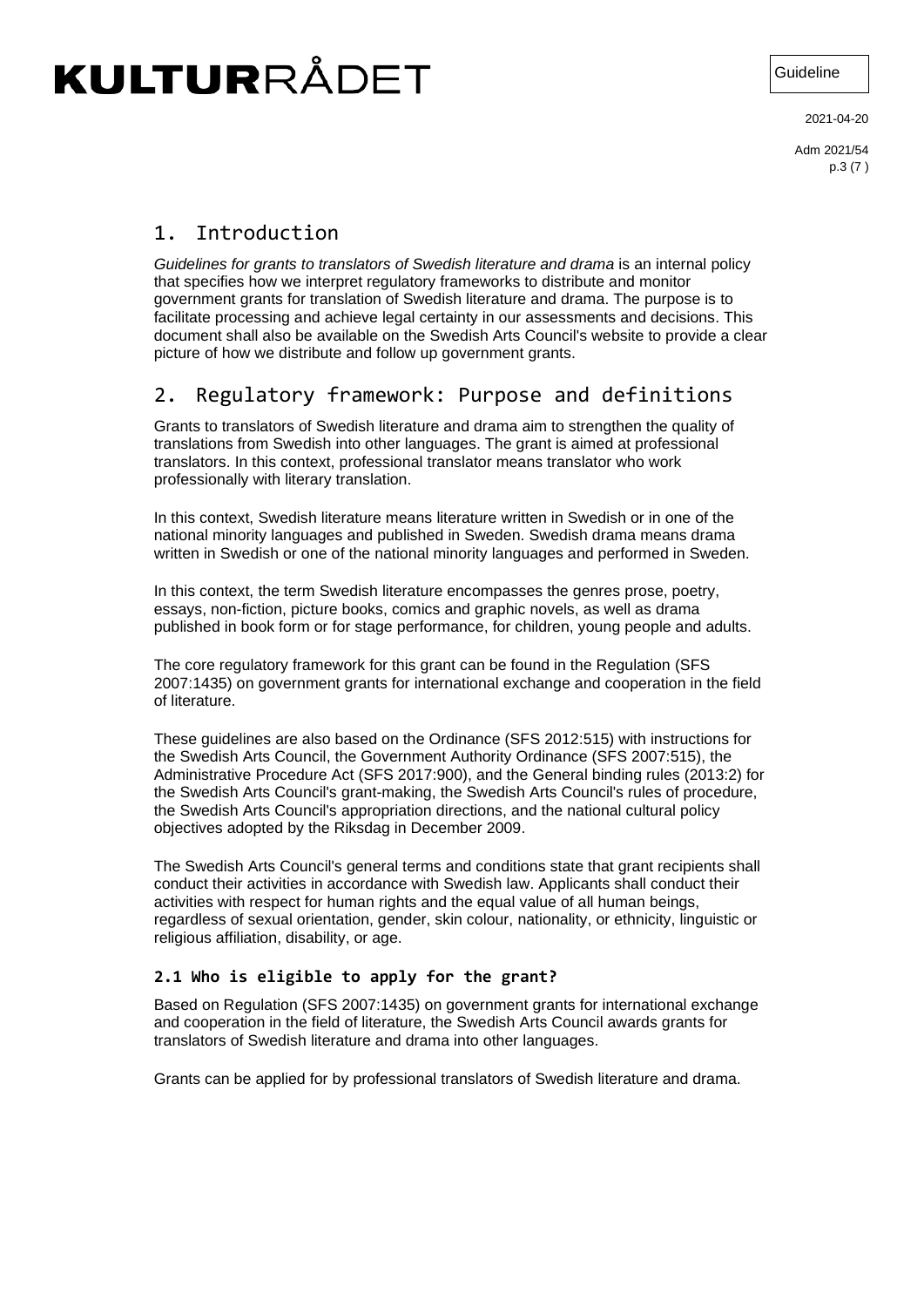Guideline

2021-04-20

Adm 2021/54 p.4 (7 )

#### <span id="page-3-0"></span>2.1.1 Who is not eligible to apply for the grant?

Translators of literature from other languages into Swedish, as well as organisations, publishers, or networks cannot apply for the grant.

#### <span id="page-3-1"></span>**2.2 What is eligible for a grant?**

Grants can be used to cover costs in connection with work-related activities that aim to strengthen the quality of translations of Swedish literature and drama. This may involve participation in projects or events such as festivals, conferences, seminars, fairs, workshops, or travel in connection with the work on a particular translation. Mentorship collaboration between an established translator and a mentee is also eligible, where the established translator applies for the grant. Sample translations meant for publishers or theatres for consideration of publication or performance of the work are also eligible for grants.

One prerequisite for support is that the translator's project relates to works published in Sweden, are written in Swedish or in one of the national minority languages, and that the translator does not translate via any other language.

#### <span id="page-3-2"></span>**2.3 What is not eligible for a grant?**

It is not possible to apply for grants for work with textbooks, Festschrifts, homage volumes, publishing of sheet music, study materials, specialised scholarly works, reference books, hobby books, yearbooks, books of local interest, exhibition catalogues, craft books, handbooks, cookbooks, and travel guides.

Translations already under contract are not eligible for sample translation grants. The grant shall not reimburse a fee for a translation contracted for publication.

Travel, events, and activities that have already taken place are not eligible for a grant.

#### <span id="page-3-3"></span>**2.4 What types of costs are eligible for a grant?**

Travel and accommodation costs, conference or course fees, or, where applicable, mentoring fees are eligible for grants. Sample translation grants are applied for the estimated cost of the work on producing a suitable material to enable publishers or theatres to make decisions on buying the rights for a full translation.

#### <span id="page-3-4"></span>**2.5 How do you apply?**

The application is made using a special form in the Swedish Arts Council's online portal. It is possible to apply for the grant throughout the year, but there are four deadlines per year, when the applications received by each respective deadline are gathered for assessment and decision.

The application shall be made well in advance of the planned activity. It is not possible to apply when the activity has already been performed.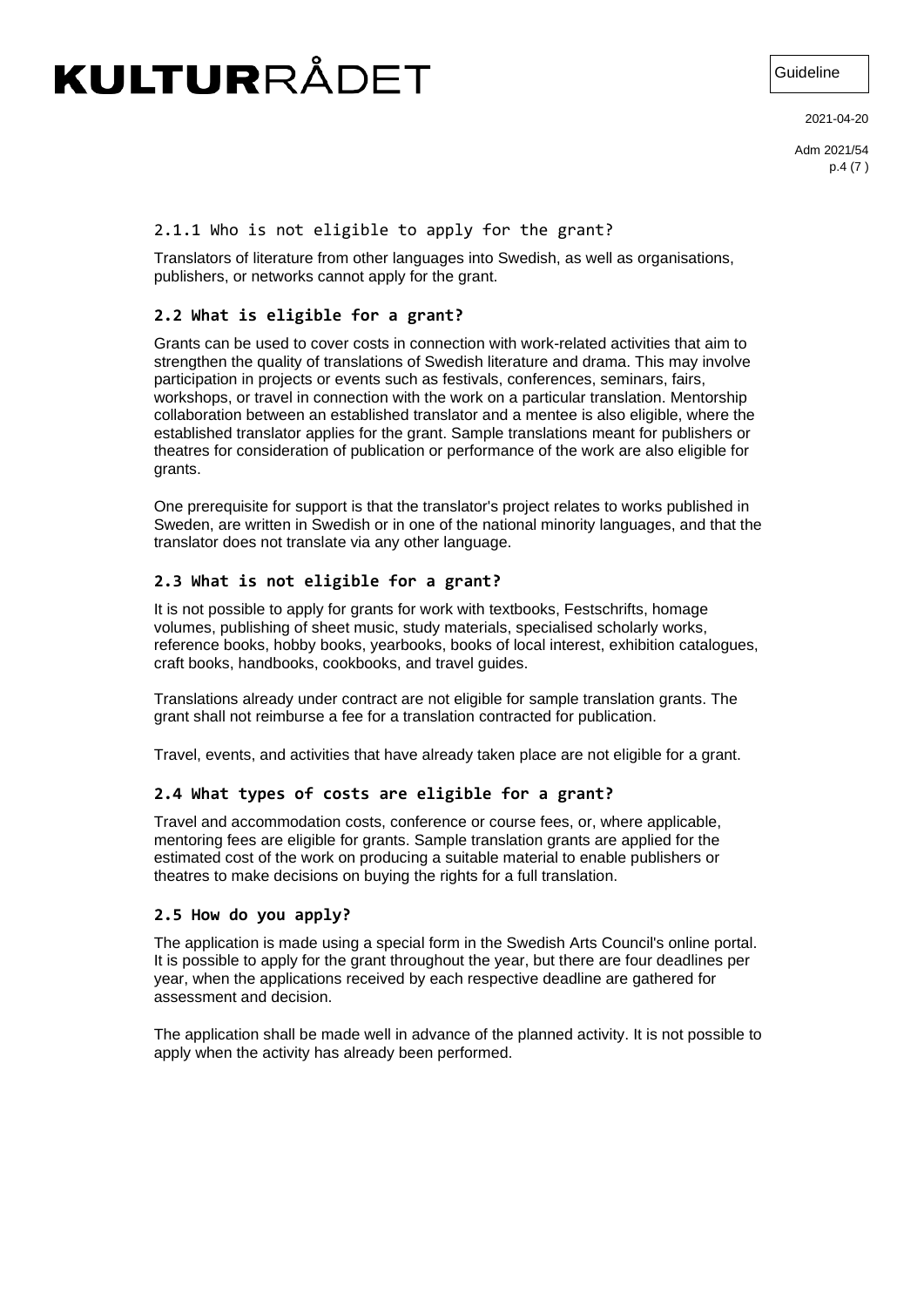Guideline

2021-04-20

Adm 2021/54 p.5 (7 )

#### <span id="page-4-0"></span>2.5.1 Which appendices shall be attached to the application?

In the application, the applicant shall provide the information requested by the Swedish Arts Council on the application form.

Compulsory appendix for all applications is a current CV with a list of published works that the applicant has translated from Swedish.

For a **sample translation**, a certificate from the right holder shall also be submitted, stating that the translator has the right to work on the translation. The translator shall also enter information, with short justifications, on which publishers or theatres the work shall be presented to.

For **mentorship projects**, the applicant, the mentor, should enclose their own and the mentee's CV, a jointly signed project plan, and the mentee's motivation letter.

<span id="page-4-1"></span>2.5.2 What happens if the application is incomplete or submitted too late?

If an application is received after the application deadline, it cannot be processed in the current application round. Provided that the project can be implemented in time, the application is moved to the next application round. The same applies if an application is incomplete and the applicant does not complete it within the time communicated by the Swedish Arts Council.

#### <span id="page-4-2"></span>2.5.3 What amounts can you apply for?

A maximum of SEK 12,000 can be awarded for sample translation and mentorship respectively. For other projects, you apply for a grant to cover the actual costs of the project.

#### <span id="page-4-3"></span>**2.6 How does the Swedish Arts Council assess the application?**

A group of expert senior advisors at the Swedish Arts Council's office assess the applications.

When the application deadline has passed, all applications are gathered into one aggregate case. The assessment team assess each individual application in relation to other applications and discuss the distribution of the support in its entirety and then propose a decision. The Department Head of the Department for Literature and Libraries decides on the final distribution of the grant.

If someone in the assessment team is disqualified with respect to any applicant, meaning biased due to kinship, friendship, or otherwise, this person may not be involved in the processing of that application. If someone in the team did not participate due to disqualification, this will be noted in the decision.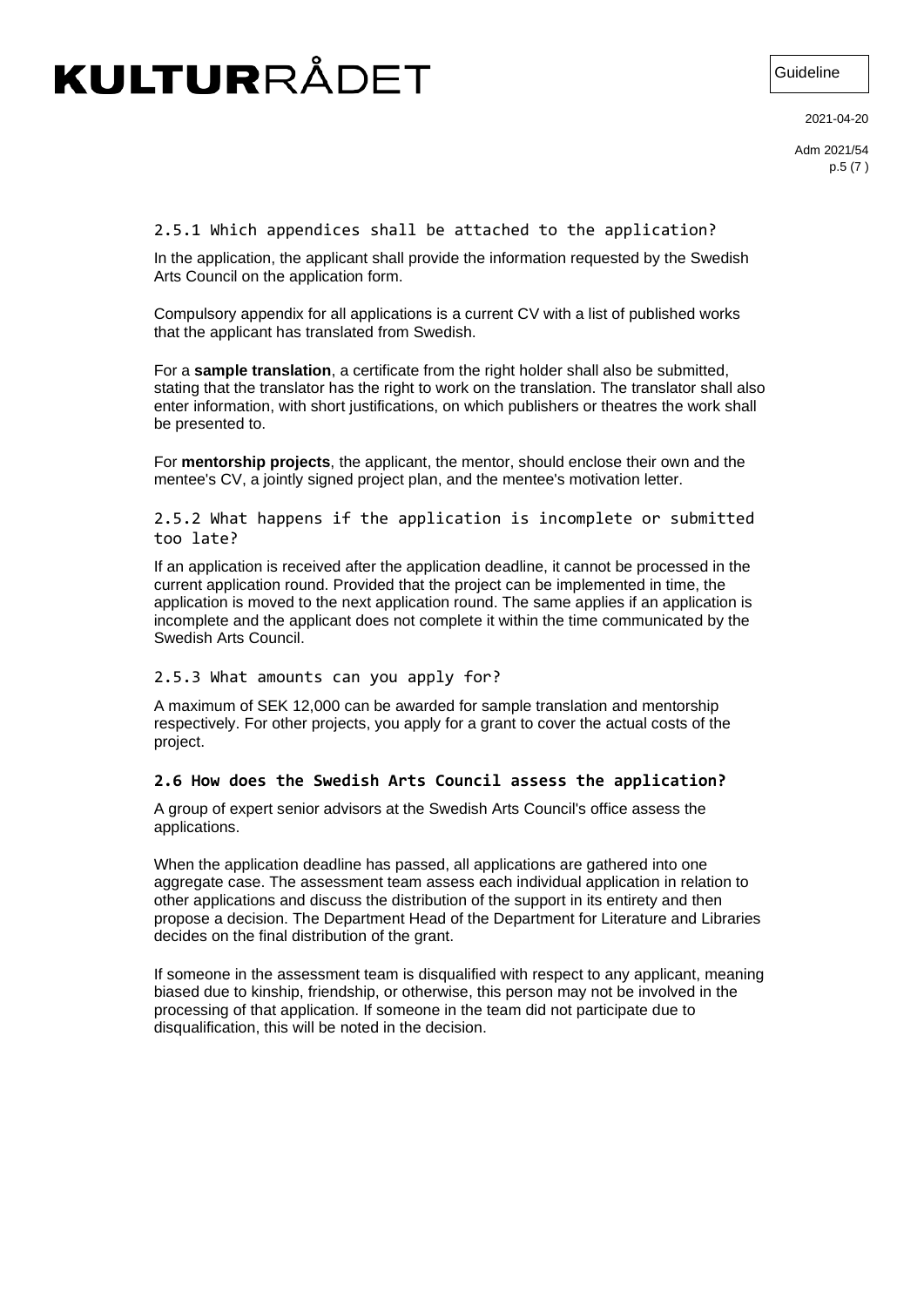Guideline

2021-04-20

Adm 2021/54 p.6 (7 )

#### <span id="page-5-0"></span>2.6.1 Basis for assessment

When the Swedish Arts Council assesses applications, the primary criterion is the relevance of the application in relation to the purpose of the grant. In addition, each application is assessed based on the following criteria:

#### *Travel and conferences*:

- the project's relevance to the professional development of the translator

- in what way the project ensures the quality of an ongoing or planned translation

- the relevance of the networks that the translator plans to establish or maintain during a trip

#### *Mentorship*:

- the mentor's documented experience
- the mentor's and the mentee's project plan and motivations for the mentorship
- the quality and relevance of the work within the relevant language area

#### *Sample translation*:

- the translator's justifications for the project
- the quality and relevance of the work

#### <span id="page-5-1"></span>2.6.2 Basis for prioritisation

When the total amount applied for exceeds the available funds for the application round, the assessment is based on the following priorities:

*The age of the work*: The Swedish Arts Council prioritises the translation of contemporary literature but can also award grants for work with older works that may be considered important for the international dissemination of Swedish literature and drama.

*Language*: The Swedish Arts Council prioritises the introduction of authors in a new language area. Language area means that a language can be spoken in several countries, for example Spanish and English.

*Number of applications*: The Swedish Arts Council may limit the number of approved applications to a certain number per applicant.

*Diversity*: The effort to spread projects across a number of geographical areas and literary genres can also guide the priorities during an application round.